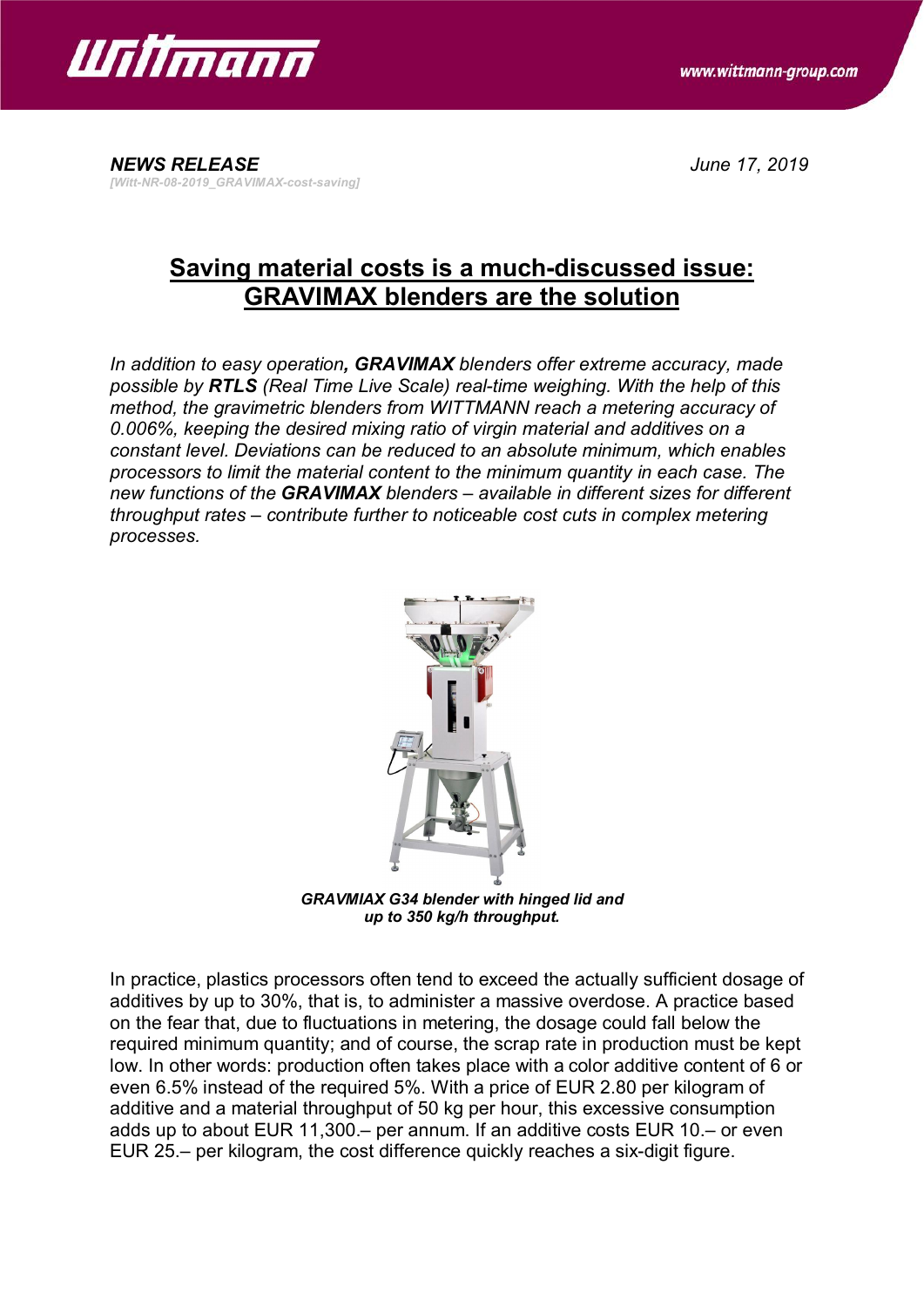

The touch display terminal of the **GRAVIMAX** control panel offers a simple procedure for selecting different types of material, setting the correct metering quantities and saving them in the control system as part of the preparations for production. Here, the control system distinguishes between the material types: virgin material, regrind and additive.

Where it is necessary to blend in additives in highly accurate quantities – to prevent both color fluctuations and excessive material costs – the metering mode of **Reference Additive** can be set. Strong vibrations of the machine or sudden shocks can lead to blending in deviating quantities of additiv, which inevitably leads to the production of parts of different quality. In the **Reference Additive** blending mode, the **GRAVIMAX** blender instantaneously adjusts the quantity of virgin material to be blended in to the actual quantity of additive, so that the percentage ratio between the two types of material corresponds again to the ratio defined in the original parameter settings for the production lot. So if an overdose of additive is blended in, this is compensated by adding more virgin material.

Accurate metering is generally very difficult to achieve where long glass-fiber (LGF) reinforced plastics are processed. Here, the top priority must always be given to the correct quantity of material with LGF content on the one hand, but on the other hand there is an added risk of "bridging" on the part of the material. To counteract this effect, **GRAVIMAX** blenders are equipped with pulsating metering valves. In this way, LGF materials are kept moving during metering. And again, there is a way to prevent the effect of an overdose – in this case that of the virgin material – by means of a specially selected metering mode: **Reference Virgin**. This metering mode ensures that – depending on the exact quantity of virgin LGF material metered in – the quantities of the other components to be added are adjusted accordingly.

| Virgin                  | Б                                    |
|-------------------------|--------------------------------------|
| <b>Regrind</b>          | Edit                                 |
| <b>Additive</b>         | öά<br>$\frac{1000}{10000}$<br>Recipe |
| Reference Additive<br>и | $F_n$                                |
| Reference Virgin        | Function                             |
| <b>Unused</b>           | Logout                               |
|                         |                                      |

*Screen view of the GRAVIMAX control system with display of the Reference Additive and Reference Virgin functions.*

------------------------------